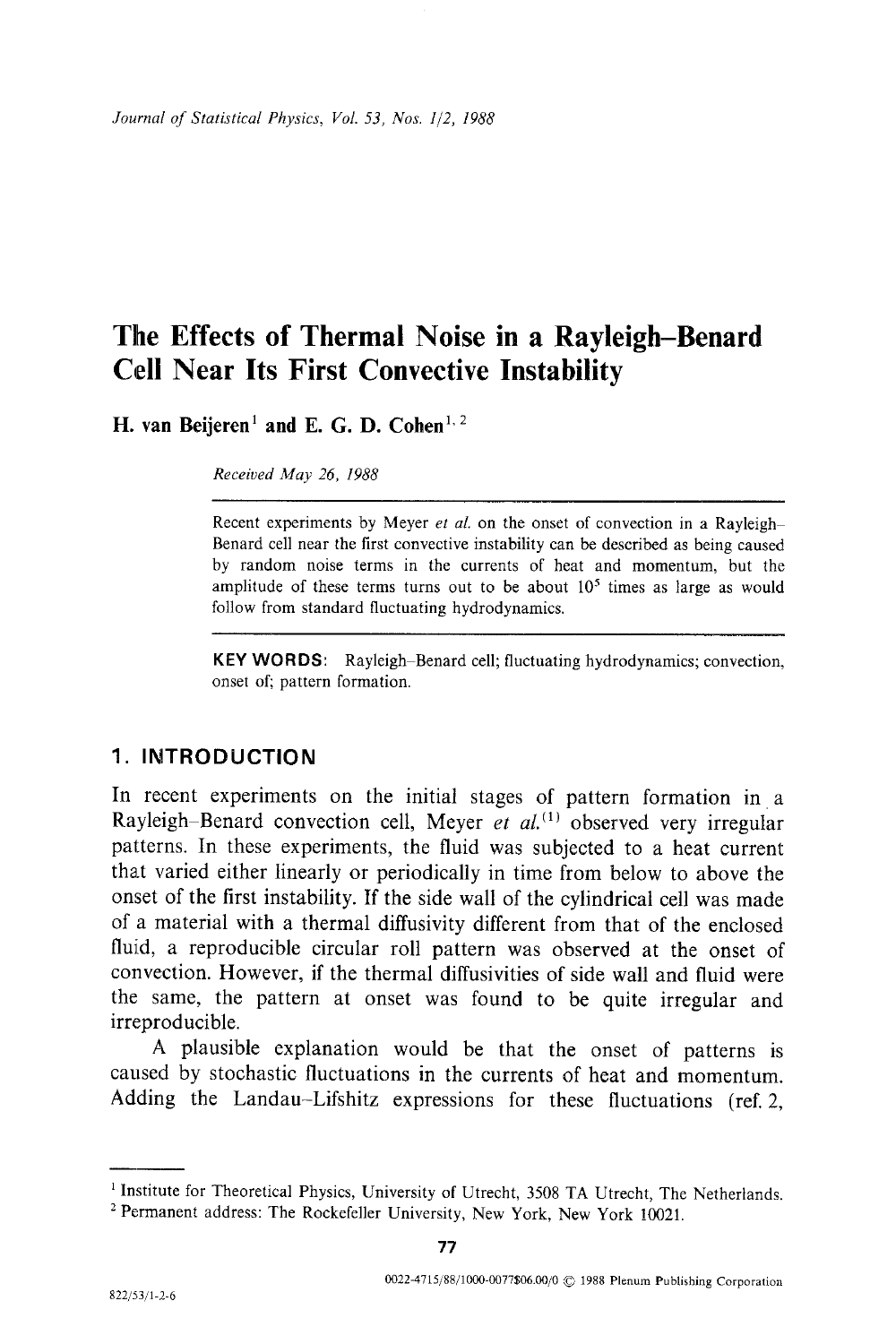Chapter XVII) to the hydrouynamic equations, Ahlers *et al.*<sup>(3)</sup> calculated the resulting increase of the average convective current as a function of time. They employed slip boundary conditions at the wall of the vessel and assumed that the fluctuations only affect the single eigenmode of the hydrodynamic equations that determines the new stationary state above the instability. They found then that the noise level following from the Landau–Lifschitz fluctuations was about a factor  $10^{-6}$  too small to explain their experimental observations.

The assumption of a single relevant mode is not realistic, however, since there are several modes that become unstable at Rayleigh numbers just above the critical Rayleigh number for onset of convection. Eventually, only one of these stabilizes, but at times near the onset time all of them may get excited. In this paper, we describe a calculation that takes into account the effects of all the modes that become unstable at or just above the critical Rayleigh number. In addition, we use the more realistic stick boundary conditions, appropriate for the experimental situation. Consequently, we find an enhancement of the effect of the fluctuations by a factor of about 40 compared to the previous estimate. This is still far too low for explaining the experimental results, so that one has to conclude that internal thermal noise cannot be the driving force for the onset of convection in the experiments by Meyer *et al.* A preliminary account of these results was given in ref. 4.

# **2. EIGENFUNCTIONS OF THE LINEARIZED FLUCTUATING HYDRODYNAMIC EQUATIONS**

Consider a fluid in a uniform gravitational field with gravitational acceleration g, between two horizontal plates located at  $z_1 = -d/2$  and  $z_2 = d/2$  and kept at temperatures  $T_1 > T_2$ , respectively. For our calculations we will assume periodic boundary conditions in the  $x$  and  $y$ directions, although this does not agree with the experimental situation to be described. Later we will argue that the precise form of these lateral boundary conditions is unimportant.

For not too large temperature differences, the stationary solution of the hydrodynamic equations below the critical Rayleigh number  $R_c$ consists of a vanishing velocity field and a temperature and a pressure field with uniform gradients in the z direction. Besides being stationary, this solution is also stable. For Rayleigh numbers  $R > R_c$  the same type of solution still is stationary, but it is no longer stable.

For small deviations from this stationary solution, both at subcritical and supercritical Rayleigh numbers, the hydrodynamic equations can be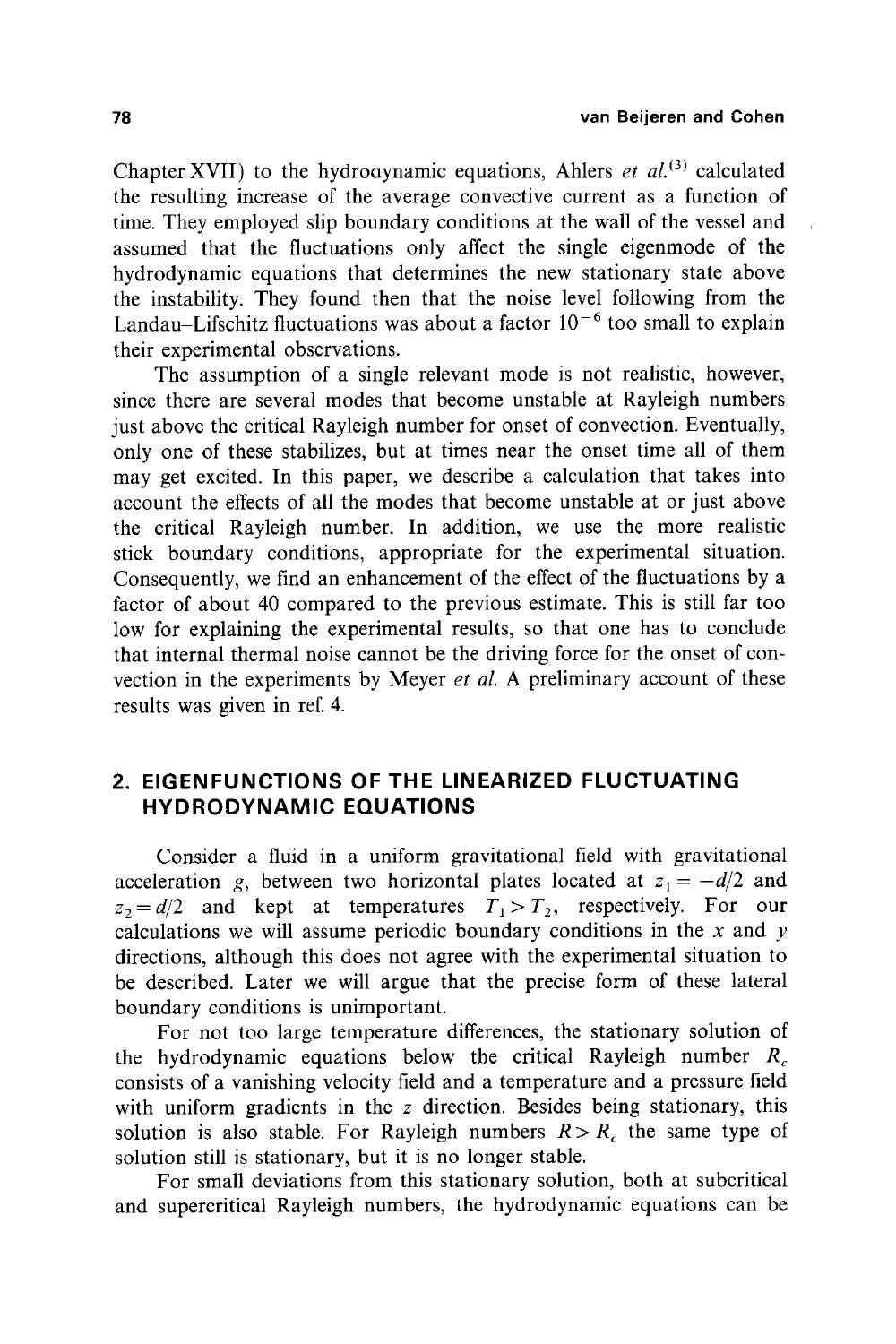linearized around this solution. Collecting<sup> $(5)$ </sup> the deviations of the hydrodynamic fields from their stationary values into a vector

$$
\delta \mathbf{a}(\mathbf{r}, t) = \begin{pmatrix} \delta p(\mathbf{r}, t) \\ \delta T(\mathbf{r}, t) \\ \mathbf{u}(\mathbf{r}, t) \end{pmatrix}
$$
 (1)

one can write linearized fluctuating hydrodynamic equations as

$$
\frac{\partial}{\partial t} \delta \mathbf{a}(\mathbf{r}, t) = -h(\mathbf{r}) \delta \mathbf{a}(\mathbf{r}, t) + \delta \mathbf{F}(\mathbf{r}, t)
$$
 (2)

Here h is a linear differential operator, defined in ref. 5, and  $\delta F$  is a stochastic noise term with vanishing stochastic average  $\langle \delta F(r, t) \rangle$ , where the average is taken over a Gaussian distribution of  $\delta F$ . More explicitly,  $\delta$ **F** can be written in the form

$$
\delta \mathbf{F}(\mathbf{r}, t) = \begin{pmatrix} -\left[ (\gamma - 1)/\alpha T \right] \mathbf{V} \cdot \delta \mathbf{Q}(\mathbf{r}, t) \\ -\left( 1/\rho c_v \right) \mathbf{V} \cdot \delta \mathbf{Q}(\mathbf{r}, t) \\ \left( 1/\rho \right) \mathbf{V} \cdot \delta \mathbf{T}(\mathbf{r}, t) \end{pmatrix}
$$
(3)

Here  $\rho$  is the mass density,  $\gamma = c_p/c_v$  with  $c_p$  and  $c_v$  the specific heat per unit mass at constant pressure and volume, respectively,  $\alpha$  is the thermal expansion coefficient,  $\delta \mathbf{Q}$  is the random heat flux, and  $\delta \mathbf{T}$  is the random stress tensor. The covariances of the random currents are given by the Landau-Lifshitz expressions $(2,5)$ 

$$
\langle \delta Q_i(\mathbf{r}_1, t_1) \delta Q_j(\mathbf{r}_2, t_2) \rangle = 2k_\mathbf{B} T^2 \lambda \delta_{ij} \delta(\mathbf{r}_1 - \mathbf{r}_2) \delta(t_1 - t_2)
$$
  

$$
\langle \delta Q_i(\mathbf{r}_1, t_1) \delta T_{kl}(\mathbf{r}_2, t_2) \rangle = 0
$$
  

$$
\langle \delta T_{ij}(\mathbf{r}_1, t_1) \delta T_{kl}(\mathbf{r}_2, t_2) \rangle = 2k_\mathbf{B} T[\eta(\delta_{ik}\delta_{jl} + \delta_{il}\delta_{jk} - \frac{2}{3}\delta_{ij}\delta_{kl}) + \zeta \delta_{ij}\delta_{kl}] \delta(\mathbf{r}_1 - \mathbf{r}_2) \delta(t_1 - t_2)
$$
 (4)

with  $\lambda$ ,  $\eta$ , and  $\zeta$  the thermal conductivity, the shear viscosity, and the bulk viscosity, respectively, and  $k_B$  Boltzmann's constant. These hydrodynamic equations have to be supplemented by boundary conditions at the walls of the vessel. Most experimental situations correspond to stick boundary conditions, i.e., vanishing fluid velocity and no temperature jump at the walls, but in hydrodynamic calculations one often also uses slip boundary conditions, i.e., no tangential stresses and no temperature gradient perpendicular to the walls. The form of the hydrodynamic equations can be simplified by expansing  $\delta a$  in right eigenfunctions of the operator h. We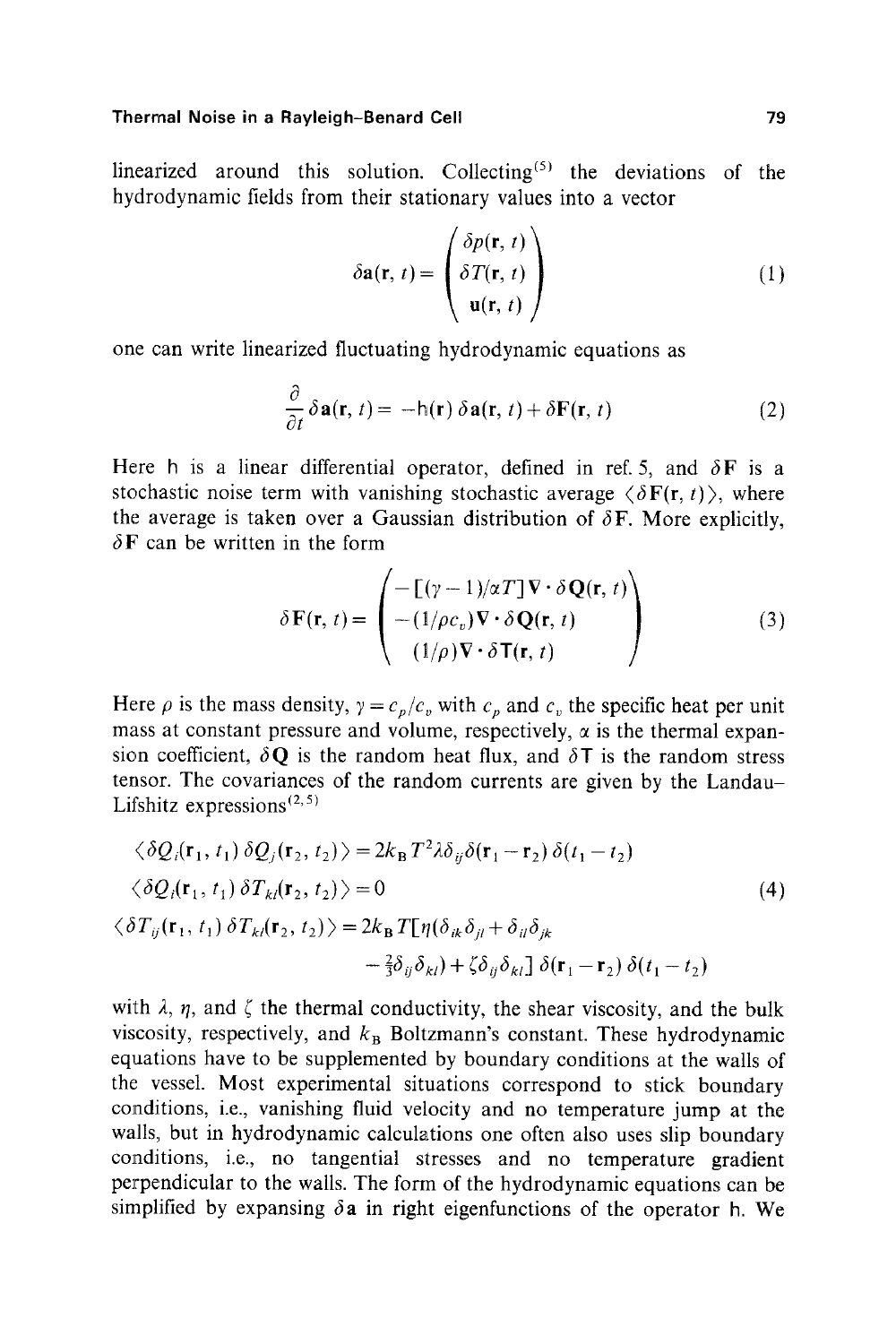will only be interested in those eigenfunctions that become unstable for R equal to or just above  $R_c$ . These can be labeled as  $\mathbf{a}_{k+n}^R$ , with  $\mathbf{k}_{\perp}$  their wave number in the horizontal plane and  $n$  labeling their  $z$  dependence. The hydrodynamic fields can be expressed in terms of the  $a_{k|n}^R$  as

$$
\delta \mathbf{a}(\mathbf{r}, t) = \sum_{\mathbf{k}_{||}n} a_{\mathbf{k}_{||}n}(t) \mathbf{a}_{\mathbf{k}_{||}n}^{R}(\mathbf{r})
$$
 (5)

The coefficients  $\alpha_{k,n}(t)$  can be obtained as

$$
\alpha_{\mathbf{k}_{\parallel n}}(t) = (\mathbf{a}_{\mathbf{k}_{\parallel n}}^L, \mathbf{a}) \tag{6}
$$

where the inner product  $(\cdot, \cdot)$  is defined through  $(f, g) = \int_V f^*(\mathbf{r}) g(\mathbf{r}) d\mathbf{r}$ and the  $a_{k}^L$  are the left eigenfunctions of h, satisfying

$$
(\mathbf{a}_{\mathbf{k}_{||}n}^{L}, \mathbf{a}_{\mathbf{k}_{||}n'}^{R}) = \delta_{\mathbf{k}_{||}\mathbf{k}_{||}'} \delta_{nn'} \tag{7}
$$

Since near  $R = R_c$  only modes with  $n = 1$  are relevant, we restrict ourselves to these modes. Taking the inner product of Eq. (2) with  $\mathbf{a}_{k+1}^L$ , one reduces the hydrodynamic equations to a set of linear stochastic differential equations for the coefficients  $\alpha_{\mathbf{k}\parallel}(t)$  of the form<sup>3</sup>

$$
\frac{\partial \alpha_{\mathbf{k}_{||}}(t)}{\partial t} = -\lambda_{\mathbf{k}_{||}}(R(t)) \alpha_{\mathbf{k}_{||}}(t) + f_{\mathbf{k}_{||}}(t)
$$
(8)

where we suppressed the subscript 1, as we will do in the rest of the main text.

Near  $R_c$  the eigenvalue  $\lambda_{k_0}$  depends on R according to<sup>(5)</sup>

$$
\lambda_{\mathbf{k}_{||}} = -\frac{1}{\tau_0 t_D} \left[ \frac{R_c - R}{R_c} + A^2 \left( \frac{k_{||} - k_{||c}}{k_{||c}} \right)^2 \right] \tag{9}
$$

Here  $t_D$  is the thermal diffusion time,  $t_D = d^2/D_T$ , with  $D_T = \lambda/\rho c_p$  and  $\rho$  is the mass density,  $k_{\text{IIc}}$  is the value of  $k_{\text{II}}$  for the modes that become unstable at  $R = R_c$  and  $\tau_0$  is a dimensionless constant depending on the Prandtl number  $P = v/D_T$ , with  $v = \eta/\rho$ . In the Appendix, we give an expression for

<sup>&</sup>lt;sup>3</sup> If the Rayleigh number depends on time, the modes  $\mathbf{a}_{\mathbf{k}_{||n}}^K$  and  $\mathbf{a}_{\mathbf{k}_{||n}}^R$  depend on time as well, since they are functions of the Rayleigh number. This does not change Eq. (8), however. For, in this case there is an additional contribution to  $\partial \alpha_i/\partial t$  (i = k<sub>||n</sub>) of the form  $(dR/dt)(\partial \mathbf{a}_i^L/\partial R,$  $\sum_i \alpha_i \mathbf{a}_i^R$ ). The term with  $j=i$  vanishes, since  $\partial \mathbf{a}_i^L / \partial R$  is orthogonal to  $\mathbf{a}_i^R$  by virtue of conservation of normalization. Because a change in  $R$  does not affect the  $x$  and  $y$  dependence of the  $a_{i}^{L}$ , the modes j that could contribute must have the same  $\mathbf{k}_{\parallel}$  as  $a_{i}^{R}$ , hence a different n, i.e.,  $n \neq 1$ . But these modes do not contribute to (8) either, since they are not excited and hence the corresponding  $\alpha$ , vanish.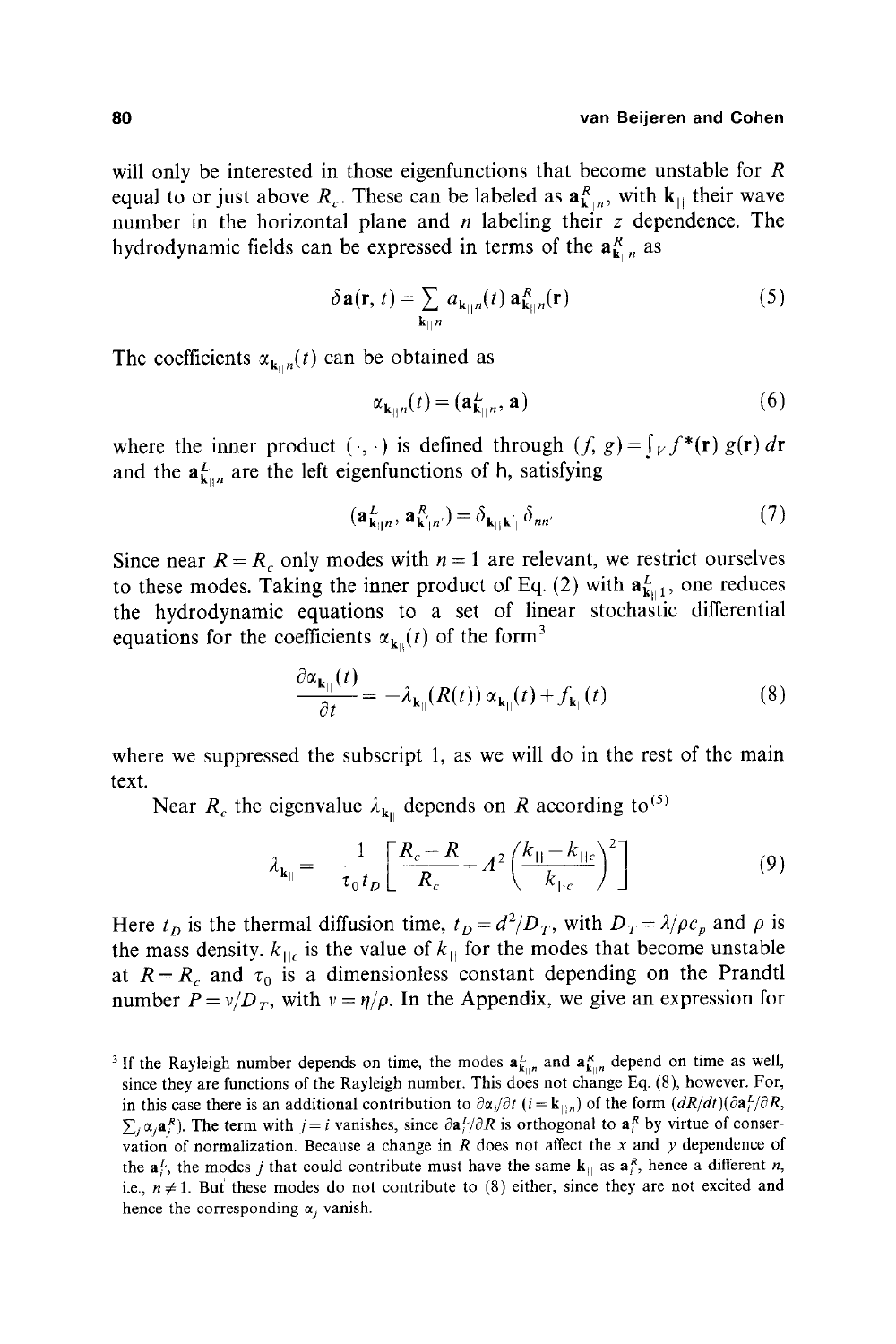$\tau_0$  in terms of the eigenfunctions of the hydrodynamic operator h. Finally,  $A<sup>2</sup>$  is another dimensionless quantity, which for stick boundary conditions is ~1.46. The fluctuating force  $f_{k_0}(t)$  in (8) is again a Gaussian random noise term with vanishing average. Its variance is obtained by substituting (5) into the left-hand side of (2), taking the inner product of this equation with  $a_{k_0}^L$ , multiplying the resulting equation with its complex conjugate, and employing (4). The result is

$$
\langle f_{\mathbf{k}_{||}}^*(t) f_{\mathbf{k}_{||}}^*(t') \rangle = 2F\delta(t - t') \delta_{\mathbf{k}_{||}\mathbf{k}_{||}} \tag{10a}
$$

with

$$
F = \frac{k_{\rm B} T D_T}{\rho d^2 \tau_0 V} \left( 1 + \frac{\alpha g T}{c_p dT/dz} \right)
$$
 (10b)

In the Appendix, the derivation of this result is considered in more detail.

# **3. TIME EVOLUTION OF AMPLITUDES AND CONVECTIVE CURRENT**

By integrating (8) from an initial time  $t_0$  up to t, multiplying the result by its complex comjugate, and employing (10a), one finds that the average squared amplitude  $\langle |\alpha_{\mathbf{k}_{||}}(t)|^2 \rangle$  satisfies an ordinary differential equation of the form

$$
\frac{\partial \langle |\alpha_{\mathbf{k}_{||}}(t)|^2 \rangle}{\partial t} = -2\lambda_{\mathbf{k}_{||}}(R) \langle |\alpha_{\mathbf{k}_{||}}(t)| \rangle^2 + 2F \tag{11}
$$

The solution of this equation can be given straightforwardly and reads

$$
\langle |\alpha_{\mathbf{k}_{||}}(t)|^2 \rangle = \langle |\alpha_{\mathbf{k}_{||}}(t)|^2 \rangle_{\text{det}} + \langle |\alpha_{\mathbf{k}_{||}}(t)|^2 \rangle_{\text{st}}
$$
(12)

where the deterministic contribution is given by

$$
\langle |\alpha_{\mathbf{k}_{||}}(t)|^2 \rangle_{\text{det}} = \exp \left\{ \int_{t_0}^t d\tau \left[ -2\lambda_{\mathbf{k}_{||}}(R(\tau)) \right] \right\} \langle |\alpha_{\mathbf{k}_{||}}(t_0)|^2 \rangle \qquad (12a)
$$

and the stochastic contribution by

$$
\langle |\alpha_{\mathbf{k}_{||}}(t)|^2 \rangle_{\text{st}} = 2 \int_{t_0}^t dt' \left\{ \exp \int_{t'}^t dt \left[ -2\lambda_{\mathbf{k}_{||}}(R(\tau)) \right] \right\} F \tag{12b}
$$

Since we will consider experiments in which the convective heat current  $J_{\text{conv}}$  in the Rayleigh-Benard cell is measured, we express  $J_{\text{conv}}$  in terms of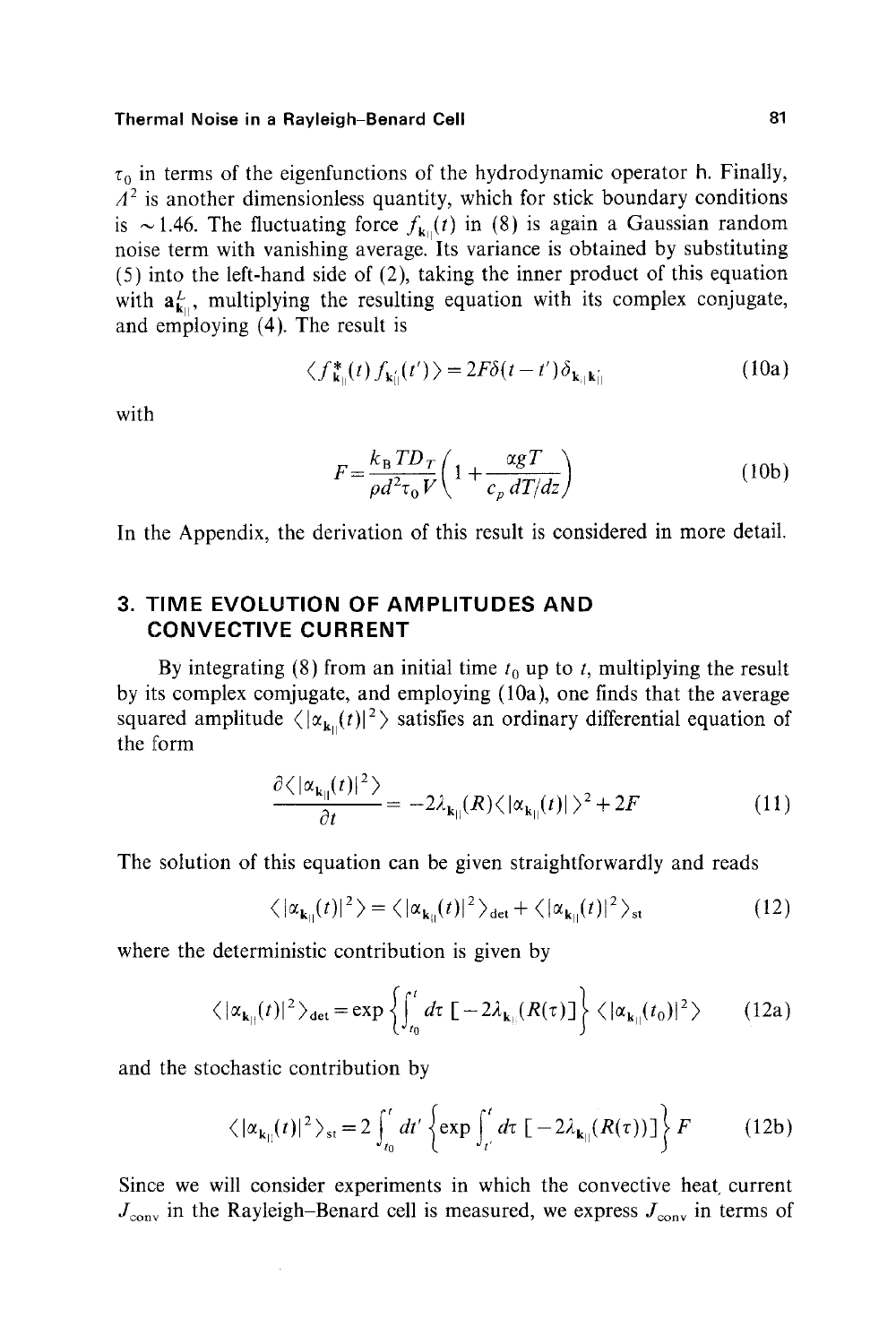the amplitudes  $|\alpha_{k}||^2$ . In the Appendix, we show that the amplitude of the convective heat current at constant Rayleigh number can be expressed as

$$
J_{\text{conv}} = \frac{1}{d} \int d\mathbf{r} \, \rho c_p u_z(\mathbf{r}) \, \delta T(\mathbf{r}) \tag{13}
$$

Note that, although for given r the convective heat current density  $J_{\text{conv}}(r)$ in general is composed of three contributions---the "obvious" convective heat current  $\rho c_p u_z(\mathbf{r}) \delta T(\mathbf{r})$ , a local conductive contribution  $-\rho c_p D_T \partial \delta T/\partial z$ , and a viscous heating contribution----their sum after integration over  $x$ and  $y$  does not depend on z and is given by (13). If the Rayleigh number is varied slowly, i.e., on a characteristic time scale that is large compared to  $\tau_0 t_D$ , as is the case in the above-mentioned experiments, (13) is an excellent approximation. Inserting (5) into (13) and expressing the resulting integral over  $u_z \, \delta T$  in terms of the constant  $\tau_0$  introduced in (9), one obtains the relation

$$
J_{\text{conv}} = \frac{SD_T \rho c_p}{\alpha g d^2 \tau_0} \sum_{\mathbf{k}_{||}} \langle |\alpha_{\mathbf{k}_{||}}(t)|^2 \rangle \tag{14}
$$

with S the area of the cell. We will normalize  $J_{\text{conv}}$  by dividing it by the conductive current  $J_0$  of a stationary system at the onset of convection, which is of the form

$$
J_0 = \rho c_p D_T \left(\frac{dT}{dz}\right)_c \tag{15}
$$

where  $(dT/dz)$ <sub>c</sub> is the temperature gradient at the critical Rayleigh number. Hence, using the explicit form of the Rayleigh number  $R =$  $\alpha g(dT/dz)d^4/vD_T$ , one finds

$$
\frac{J_{\text{conv}}}{J_0 S} = \frac{d^2}{D_T v R_c \tau_0} \sum_{\mathbf{k}_{||}} \langle |\alpha_{\mathbf{k}_{||}}(t)|^2 \rangle
$$
 (16)

where the time dependence obviously is determined by Eq. (12).

## **4. EXPERIMENTAL APPLICATIONS**

In ref. 1, Meyer *et al.* describe two experiments, which can both be discussed on the basis of the equations developed above.

### **4.1. The Ramping Experiment**

**In this experiment, the total heat current at the lower plate of the Rayleigh-Benard cell is increased linearly with time. In Appendix C of**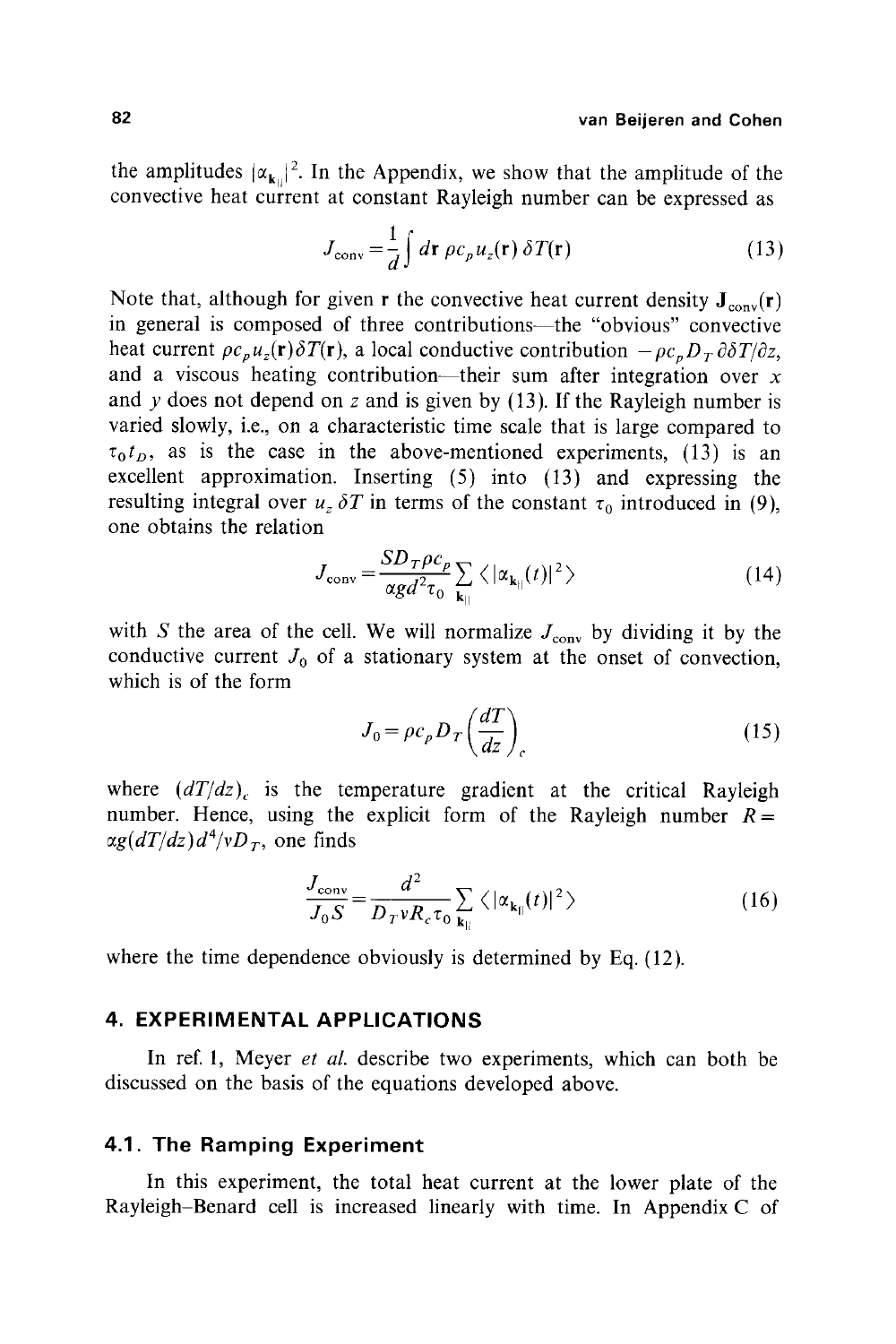ref. 3, it was shown that under these conditions also the temperature difference between the plates, and therefore the Rayleigh number, increases linearly with time until the convective current becomes noticeable [see Eq. (C6) of ref. 3]. In that case, the time dependence of the Rayleigh number can be written as

$$
R(t) = R_c(1 + \beta t/t_D) \tag{17}
$$

with the time origin chosen as the moment at which the critical Rayleigh number is reached. The constant  $\beta$  is called the ramping rate. For initial Rayleigh numbers that are well below  $R_c$ , the time dependence of  $J_{\text{conv}}/J_0$ is found from  $(16)$ ,  $(12)$ ,  $(10b)$ , and  $(9)$  to be

$$
\frac{J_{\text{conv}}}{J_0} \approx \sum_{\mathbf{k}} \frac{2Ft_D d^2}{\tau_0 v D_T R_c} \left(\frac{\pi \tau_0}{\beta}\right)^{1/2} \exp \frac{\beta}{\tau_0} \left\{\frac{t}{t_D} - \frac{A^2}{\beta} \left(\frac{k_{||} - k_{||c}}{k_{||c}}\right)^2\right\}^2
$$

$$
\times \Theta \left\{\frac{t}{t_D} - \frac{A^2}{\beta} \left(\frac{k_{||} - k_{||c}}{k_{||c}}\right)^2\right\}
$$

$$
\approx \sum_{\mathbf{k}} \frac{2k_B T t_D}{\rho V v R_c} \left(\frac{\pi}{\beta \tau_0^3}\right)^{1/2} \exp \frac{\beta}{\tau_0} \left\{\frac{t}{t_D} - \frac{A^2}{\beta} \left(\frac{k_{||} - k_{||c}}{k_{||c}}\right)^2\right\}^2
$$

$$
\times \Theta \left\{\frac{t}{t_D} - \frac{A^2}{\beta} \left(\frac{k_{||} - k_{||c}}{k_{||c}}\right)^2\right\}^2 \tag{18}
$$

Here  $\Theta(x)$ , the unit step function, approximates the error function that results from (9) and (12b). The integral over *t'* in (12b) was approximated by a Gaussian integral from  $-\infty$  to  $\infty$ , the second term between square brackets of (10b) was neglected, since it is very small compared to unity under the experimental conditions considered. For large aspect ratios the summation over  $k_{\parallel}$  may be approximated by an integral.<sup>4</sup> The density of eigenfunctions in  $\mathbf{k}_{\parallel}$  space equals  $S/4\pi^2$ . If one neglects the fourth-order term in  $k_{\parallel}-k_{\parallel c}$  in the exponential, which is allowed for  $t/t_D \gg 1$ , another approximately Gaussian integral remains and one obtains for the ramping experiment

$$
\frac{J_{\text{conv}}}{J_0} \approx \left(\frac{t_D}{2\beta t}\right)^{1/2} \frac{t_D k_B T a_c^2}{A \rho \tau_0 d^3 v R_c} \exp\left[\frac{\beta}{\tau_0} \left(\frac{t}{t_D}\right)^2\right]
$$
(19)

where  $a_c = k_{\text{He}}d$ .

<sup>4</sup> In this approximation the precise nature of the boundary conditions at the side walls indeed becomes unimportant.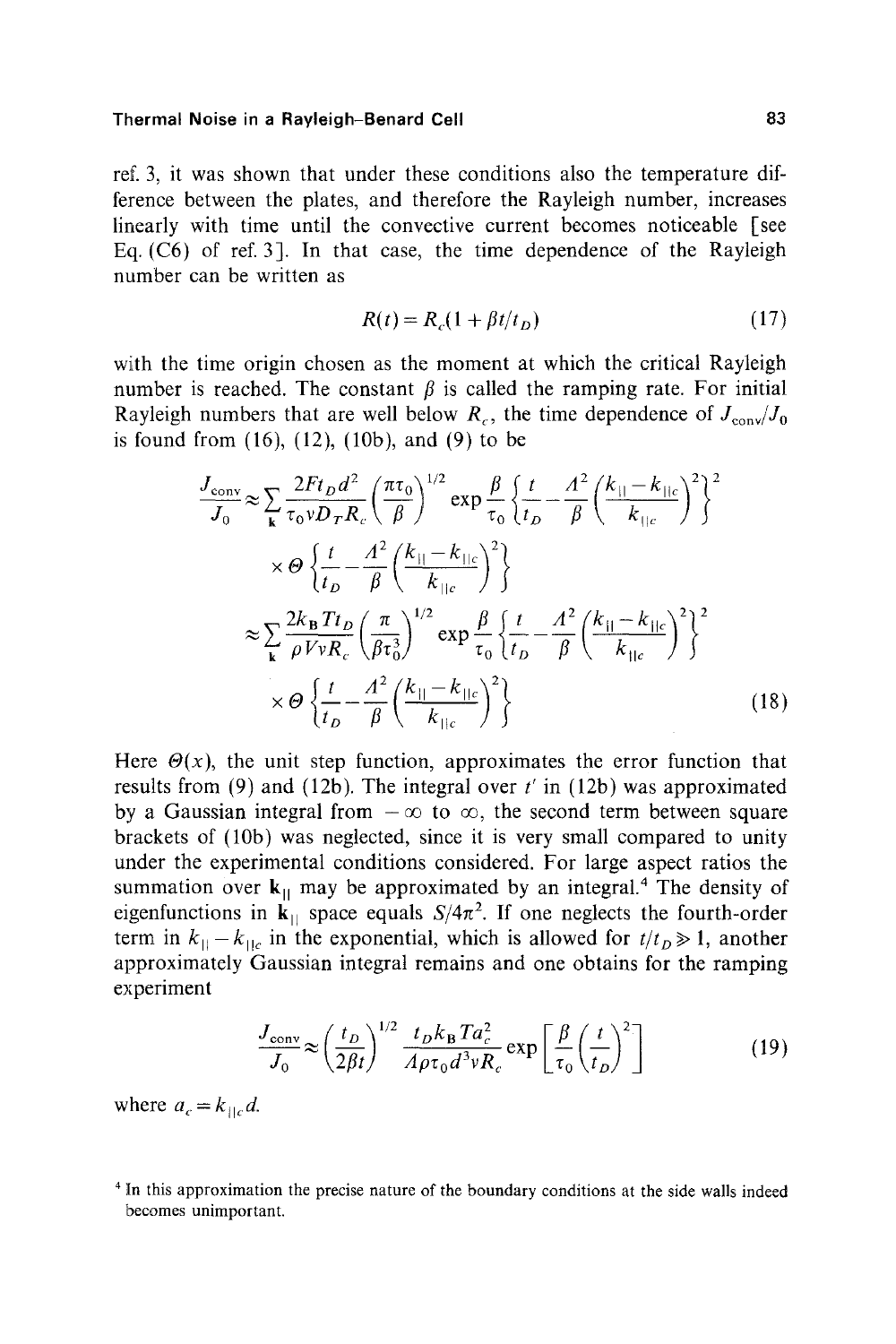# **4.2. The Oscillating Experiment**

In this case,  $R(t)$  is a periodic function of time, which assumes alternatively values larger and smaller than  $R_c$ . A typical example is shown in Fig. 1. At the initial time  $t_0$  the system is prepared in a particular mode, characterized, for example, by  $k_{\parallel}$ . Experimentally it is then found that whether or not the observed convection pattern is periodic in time depends quite sensitively on the time dependence of  $R(t)$ . In a series of experiments<sup>(1)</sup>  $(R - R_c)/R_c$  was modulated sinusoidally with amplitude  $\delta$ around an average value  $\varepsilon$ . When  $\delta$  and  $\varepsilon$  were varied, the experiments could be understood by assuming that the initially imposed pattern persisted if  $(R-R_c)/R_c$  never dropped below a certain threshold value, whereas it was replaced by a different, stochastically varying pattern if this quantity did drop below the threshold value.

Our conjecture is that the persistence of the initial pattern is determined by the minimum of the ratio of the deterministic amplitude of the initially imposed mode to the average amplitude of the modes generated stochastically by the noise in the system. These two quantities follow from (12a) and (12b), respectively, as



$$
\langle |\alpha_{\mathbf{k}_{||}}(t)|^2 \rangle_{\text{det}} = \langle |\alpha_{\mathbf{k}_{||}}(t_1)|^2 \rangle \exp\left[-2 \int_{t_1}^t dt \lambda_{\mathbf{k}_{||}}(\tau)\right] \tag{20a}
$$

Fig. 1. Typical behavior of the Rayleigh number in time, in the ocillating experiment.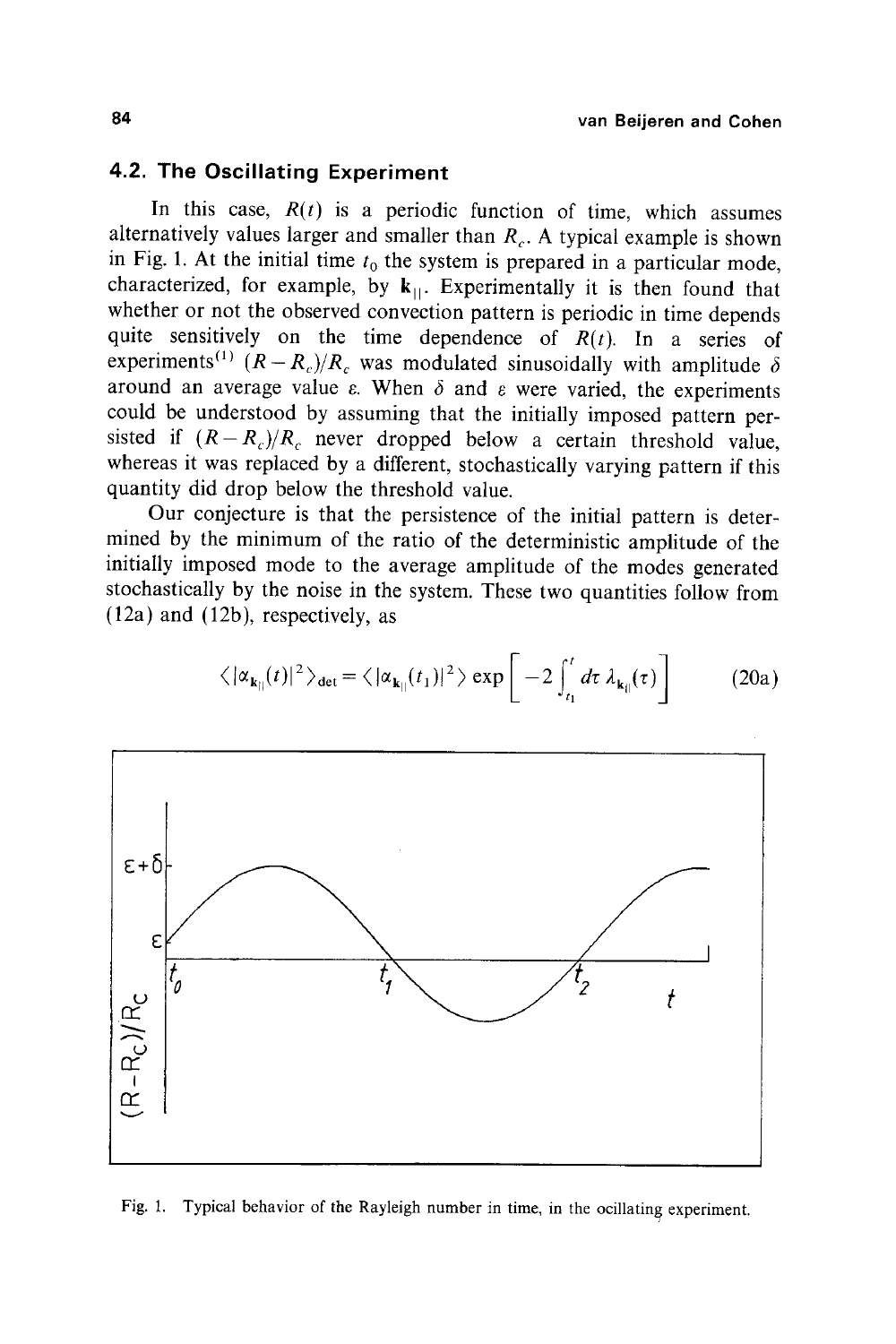and

$$
\left\langle \sum_{\mathbf{k}_{\parallel}^{\prime}} |\alpha_{\mathbf{k}_{\parallel}^{\prime}}(t)|^2 \right\rangle_{st} = \sum_{\mathbf{k}_{\parallel}^{\prime}} \int_{t_1}^{t} d\tau \exp\left[-2 \int_{\tau}^{t} \lambda_{\mathbf{k}_{\parallel}^{\prime}}(t') dt'\right] F \tag{20b}
$$

where  $\langle |\alpha_{k}(\tau_1)|^2 \rangle$  has to be determined from the hydrodynamic equations for  $R > R_{\alpha}$ .

Comparison between our predictions and the experimental results of Meyer *et al.* is made in the next section.

## **5. DISCUSSION**

#### **5.1. The Ramping Experiment**

In order to make a comparison with Meyer *et al.,* we interpret, as they do, the expression (19) for the time dependence of the convective heat current in the ramping experiment as resulting from the excitation of an effective single mode. Then, the convective heat current is described by an equation similar to (8), i.e.,

$$
\frac{\partial \alpha(t)}{\partial t} = \frac{1}{\tau_0 t_D} \frac{R(t) - R_c}{R_c} \alpha(t) + f(t)
$$
\n(21)

with  $\langle \alpha^2(t) \rangle = J_{\text{conv}}/J_0$ ,  $\langle f(t) \rangle = 0$ , and  $\langle f(t) f(t') \rangle = 2F_{\text{eff}} \delta(t-t')$ . To obtain agreement with (19), one has to choose a different value of  $F_{\text{eff}}$  for each time  $t_0$  and then so solve (21) as though  $F_{\text{eff}}$  had this value for all times; the result for  $\langle \alpha^2(t) \rangle$  then has the correct value for  $t = t_0$ . The explicit form of  $F_{\text{eff}}$  is then

$$
F_{\rm eff}(t_0) = \frac{k_B T a_c^2}{2A\rho \tau_0 d^3 v R_c} \left(\frac{t_D}{2\pi t_0 \tau_0}\right)^{1/2}
$$
 (22)

The time dependence  $\sim t_0^{-1/2}$  is caused by the fact that the off-critical modes grow slightly more slowly (or decay a bit faster) than the critical ones. In ref. 3, the time evolution of the convective curent is described by an equation of the form  $(21)$ , but with an  $f(t)$  that contains, instead of  $F_{\text{eff}}$ ,  $^5$ 

$$
F_{\text{ACHS}} = \frac{k_{\text{B}} T d^2}{D_T^2 \rho d\tau_0 (1+P) S t_D} \left(\frac{3}{R_c}\right)^{1/2} \tag{23}
$$

<sup>&</sup>lt;sup>5</sup> This result follows from (4.20), (D20), and (D18) of ref. 3. An extra factor  $t_D^{-1}$  in (23) results because t in ref. 3 corresponds to  $t/t_D$  in our notation. As a result, f in ref. 3 corresponds to  $ft<sub>D</sub>$  here and  $\delta(t-t')$  in ref. 3 to  $t<sub>D</sub>\delta(t-t')$  in our units. Hence, their F corresponds to  $\tau_0 t_D F_{\text{ACHS}}$ .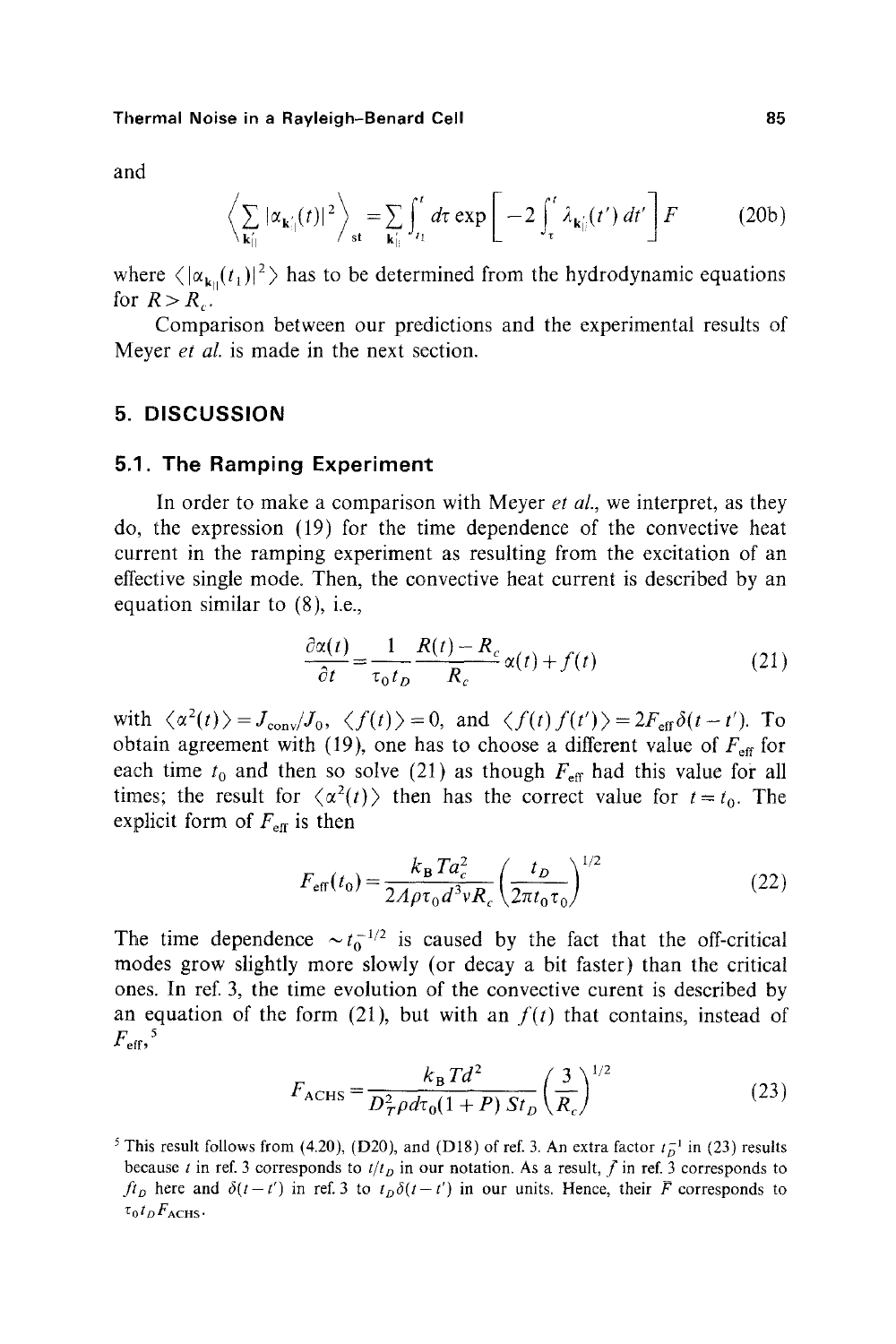The main qualitative difference between (23) and (22) is that  $F_{ACHS}$  is inversely proportional to the horizontal area S of the system, whereas for large systems our  $F$  is independent of this quantity.

To compare (22) with the experiment on water in a cylindrical container described in ref. 1, we used the parameters  $T_2 = 2.99$  K,  $T_1 - T_2 =$ 2.65 K,  $D_T \simeq 1.47 \times 10^{-3}$  cm<sup>2</sup>/sec,  $P = 6.0$ ,  $d = 0.318$  cm; 3.18 cm for the radius of the cylinder, and the values  $R_c = 1707.8$ ,  $a_c = 3.117$ ,  $A^2 = 1.46$ , and  $\tau_0^{-1} = 19.65P/(P+0.5117) = 18$ , valid for stick boundary conditions. Inserting these values into (22) for  $t/t_0 = 1$ , one finds that  $\tau_0 t_0 F_{\text{eff}} \approx$  $4 \times 10^{-11}$ , whereas  $\tau_0 t_D F_{\text{ACHS}} \approx 10^{-12}$ , i.e., about a factor 40 less. Experimentally, Meyer *et al.* obtained a value of about  $6 \times 10^{-7}$  for this quantity, so that we have to conclude that the noise driving the pattern formation in this experiment is not internal thermal noise as described by the Landau-Lifschitz fluctuations.

It is not clear what the source of the noise driving the system could be. Mareschal and Kestemont<sup> $(6)$ </sup> describe computer simulations on a Rayleigh-Benard cell filled with hard disks in two dimensions, and suggest that the onset of pattern formation may be governed by thermal fluctuations at the walls of the system. However, in their system the ratio of the plate distance to the disk diameter is in the range between 10 and 100, whereas it is on the order of  $10<sup>7</sup>$  in the real fluid experiments described above. Therefore, these boundary effects can be estimated to be about five orders of magnitude smaller than in the simulations of Mareschal and Kestemont, which makes them completely insignificant for the experiments of Meyer *et al.* 

## **5.2. The Oscillating Experiment**

Consider a sinusoidal modulation of the Rayleigh number of the form

$$
[R(t) - R_c]/R_c = \varepsilon + \delta \sin \Omega t / t_D \tag{24}
$$

as pictured in Fig. 1. In order to predict the type of behavior seen in the experiments, we want to determine the strengths of the deterministic and the stochastic currents, using Eqs.  $(11)$ ,  $(12)$ , and  $(14)$ . We first calculate  $J_{\text{conv}}^{\text{det}}$  for  $t_1$  (Fig. 1).

For large enough amplitudes and not too large frequency  $\Omega$  the system will be close to a convective stationary state during the major part of the time intervals where  $R > R_c$ . Then the fluctuating terms in the hydrodynamic equations can be ignored and the convective current follows a deterministic equation of the form

$$
\frac{\partial}{\partial t} J_{\text{conv}}^{\text{det}}(t) = \frac{-2}{\tau_0 t_D} \left[ J_{\text{conv}}^{\text{det}}(t) - J_{\text{conv}}^0(R(t)) \right] \tag{25}
$$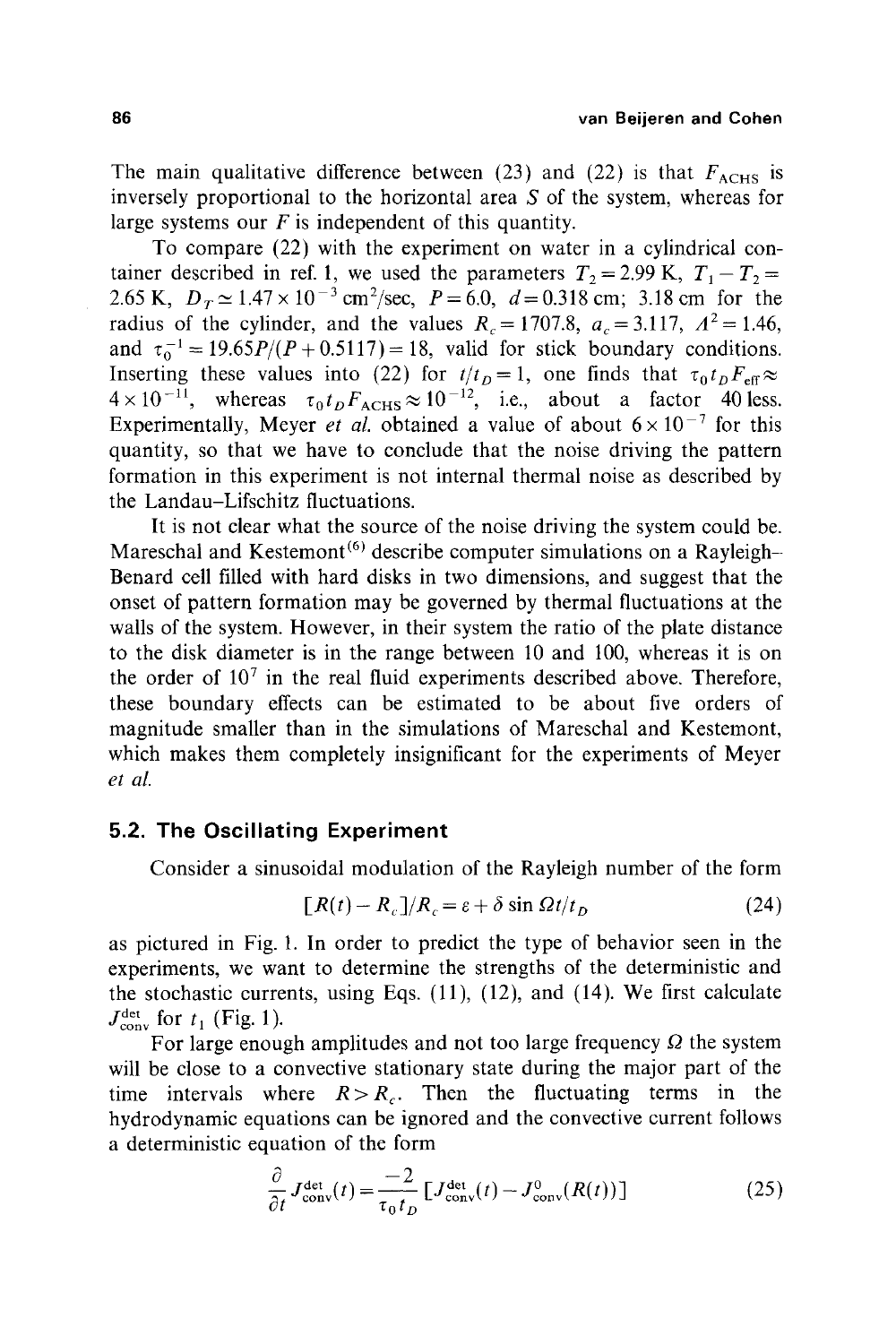#### **Thermal Noise in a Rayleigh-Benard Cell 87 and 87 and 87 and 87 and 87 and 87 and 87 and 87 and 87 and 87 and 87 and 87 and 87 and 87 and 87 and 87 and 87 and 87 and 87 and 87 and 87 and 87 and 87 and 87 and 887 and 887 a**

where  $J_{\text{conv}}^0(R)$  is the stationary convective current at Rayleigh number  $R > R_c$ . Here we assumed that the slowest decay rate of perturbations around the stable stationary state is given by  $(1/\tau_0 t_D)(R-R_c)$ , as is the case for slip boundary conditions.  $^{(8)}$  From Eq. (2.30) of ref. 4, we take as an approximation for  $J^0_{\text{conv}}(R)$ 

$$
J_{\text{conv}}^0(R)/J_0 = 0.84(R - R_c)
$$
 (26)

Provided  $2\Omega/\tau_0 \gg 1$ , the current at time  $t_1$  is determined mainly by the values of  $R(t)$  during a small time interval preceding  $t_1$ . In this case, a linear approximation

$$
R(t) \approx (t_1 - t) \beta(\varepsilon, \delta)
$$
 (27)

is allowed for  $t < t_1$ , with

$$
\beta(\varepsilon,\,\delta) = -t_D \left(\frac{dR(t)}{dt}\right)_{t=t_1} = \delta \left[1 - \left(\frac{\varepsilon}{\delta}\right)^2\right]^{1/2} \Omega
$$

An approximate solution of (25) for  $t = t_1$  is then

$$
J_{\text{conv}}^{\text{det}}(t_1)/J_0 \approx 0.42 \left[\pi \tau_0 \beta(\varepsilon, \delta)\right]^{1/2} \tag{28}
$$

Using (28) as the starting value for (12a), we find for  $t > t_2$ 

$$
\frac{J_{\text{conv}}^{\text{det}}(t)}{J_0} \approx 0.42 \left[ \pi \tau_0 \beta(\varepsilon, \delta) \right]^{1/2} \exp \frac{-4\delta}{\tau_0 \Omega} \left\{ \left[ 1 - \left( \frac{\varepsilon}{\delta} \right)^2 \right]^{1/2} - \frac{\varepsilon}{\delta} \arccos \frac{\varepsilon}{\delta} \right\}
$$

$$
\times \exp \frac{2}{\tau_0 t_D} \int_{t_1}^t dt \frac{R(\tau) - R_c}{R_c} \tag{29}
$$

Next we calculate  $J_{\text{conv}}^{\text{st}}$  for  $t > t_2$ . A linear approximation, similar to (27), for the time behavior of R in the neighborhood of  $t_2$  yields a stochastic convective current  $J_{\text{conv}}^{\text{st}}$  of average strength

$$
J_{\text{conv}}^{\text{st}}(t)/J_0 \approx 2F_{\text{eff}}t_D[\pi\tau_0/\beta(\varepsilon,\delta)]^{1/2}
$$
  
 
$$
\times \exp(2/\tau_0 t_D) \int_{t_1}^t dt \, [R(\tau) - R_c]/R_c \tag{30}
$$

From (29) and (30) we conclude that  $J^{\text{det}}$  and  $J^{\text{st}}$  are of equal strengths if  $\delta$ and  $\varepsilon$  are related by the equation

$$
\delta = \frac{t_0 \Omega}{4 \{ \left[ 1 - (\varepsilon/\delta)^2 \right]^{1/2} - (\varepsilon/\delta) \arccos(\varepsilon/\delta) \}} \log \frac{0.21 \beta(\varepsilon, \delta)}{F_{\text{eff}} t_D} \tag{31}
$$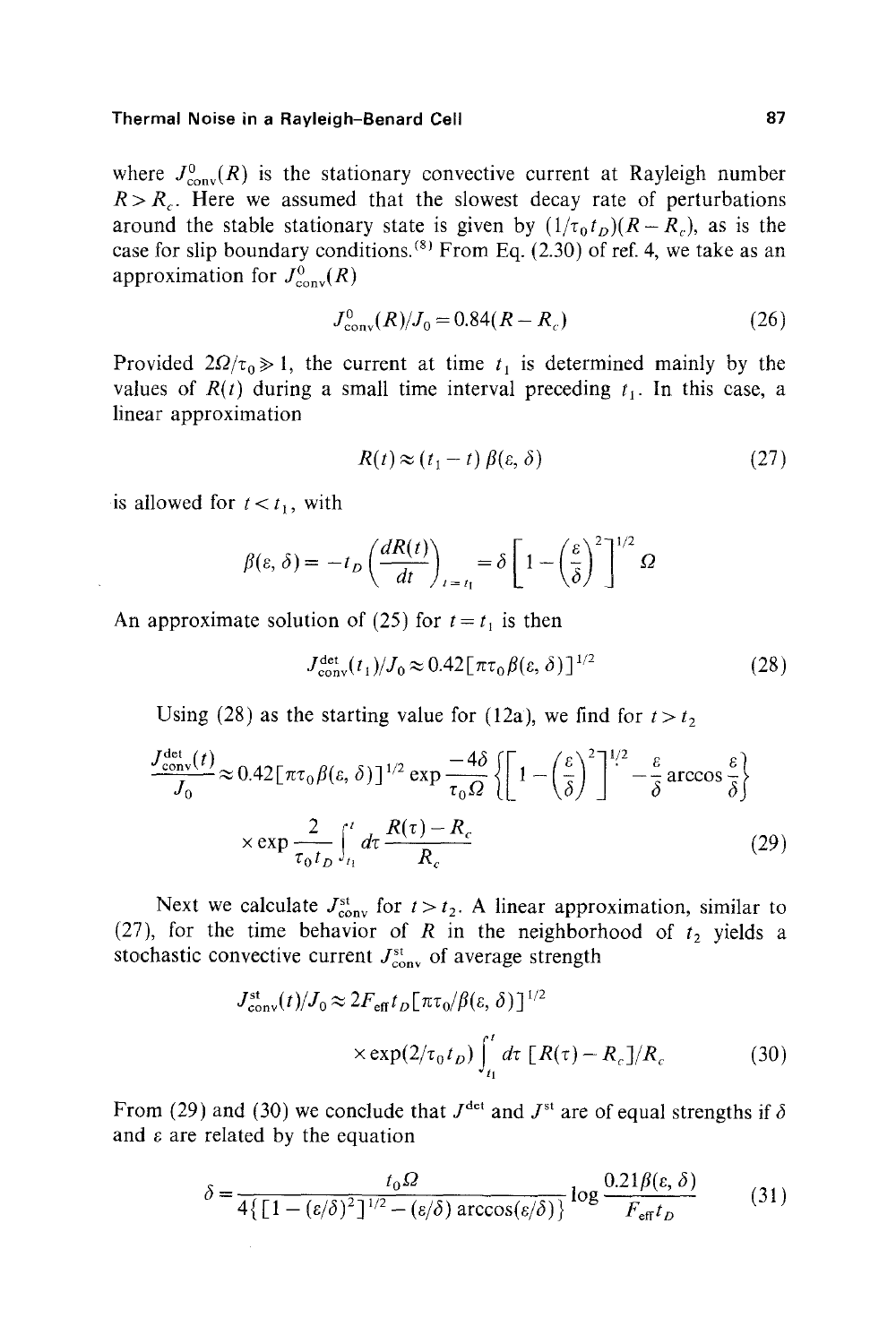In Fig. 2, we plot relation (31) for  $\Omega = 1$ , with  $\tau_0^{-1} = 18$  and the value  $\tau_0 t_p F_{\text{eff}} = 6 \times 10^{-7}$ , as obtained by Meyer *et al.* in the ramping experiment. In addition, we draw in the experimental points indicating the boundary between deterministic and stochastic behavior, as given in Fig. 5 of ref. 1. Obviously these points are quite close to the curve defined by (31); hence the results of the ramping experiment and those of the oscillating experiment are consistent with each other, as has been remarked by Swift and Hohenberg<sup> $(9)$ </sup> on the basis of a different calculation.

We based all our considerations on the linearized equations (2). One may wonder how the nonlinearities that were left out of our analysis (cf. ref. 3) would affect the results. We first note that the magnitude of the nonlinear contribution that should be added to (8) equals that of the linear term only when the system is in its convecting stationary state. The ratio of the nonlinear contribution to the linear one can be estimated by the ratio of the actual convective current to its stationary value. This ratio remains small during the onset period. Second, the effect of the nonlinear term usually is to suppress the amplitude, as can be seen, e.g., from Eqs.  $(2.1)$ - $(2.2)$  of ref. 3. Hence, inclusion of this term will not improve our estimates.

Even though we had to conclude that the experiments of Meyer *et al.*  cannot be explained as being driven by internal thermal noise, the theory



Fig. 2. The line gives the locus of points in the  $\varepsilon/\delta$  versus  $\delta$  plane for which the deterministic and the stochastic convective currents reach equal amplitudes. The data points are experimental points, taken from Fig. 5 of ref. 1, that mark the boundary between periodic and stochastic behavior.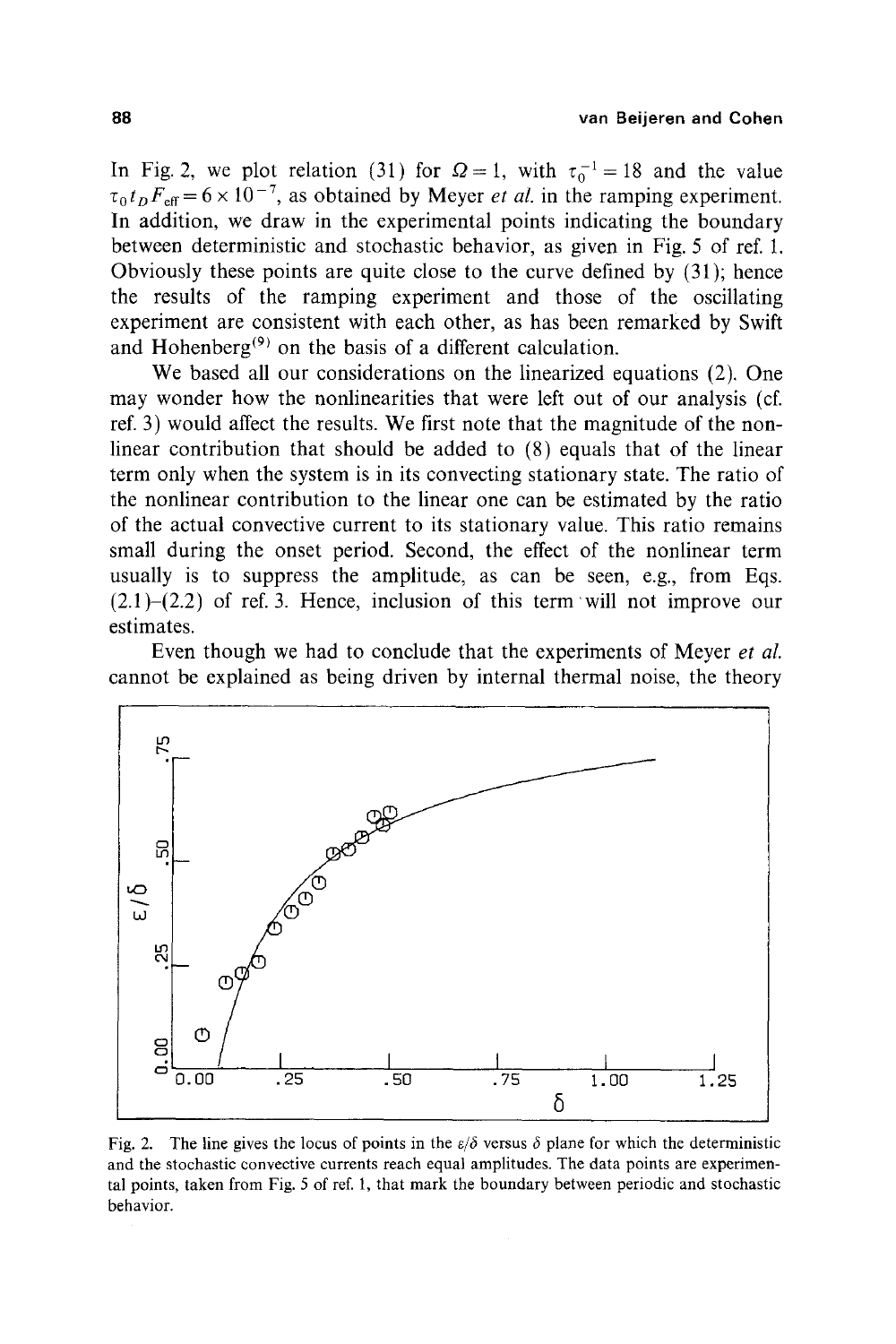#### **Thermal Noise in a Rayleigh-Benard Cell 89 and 89 and 89 and 89 and 89 and 89 and 89 and 89 and 89 and 89 and 89 and 89 and 89 and 89 and 89 and 89 and 89 and 89 and 89 and 80 and 80 and 80 and 80 and 80 and 80 and 80 and**

developed here may be relevant to the experiment. For, as long as the stochastic contributions to the heat and momentum current can be described as Gaussian white noise with a variance  $F$  that is approximately constant for all modes that become unstable for R just above  $R_c$ , all our equations can be applied, except for (10b), which must be replaced by the appropriate value for F.

We remark that experiments similar to those carried out here for a Rayleigh-Benard cell could also be conceived for Taylor-Couette flow. If then, as in the Rayleigh-Benard case, there are many different critical modes, the possibility of stochastic irreproducible patterns like those observed by Meyer *et al.* exists.

#### **APPENDIX**

In ref. 7, the hydrodynamic operator  $h(r)$  is derived as<sup>6</sup>

$$
h(\mathbf{r}) = \begin{bmatrix} 0 & -\frac{\alpha \gamma}{\chi_T} D_T \Delta & \frac{\gamma}{\chi_T} \nabla - g \rho \mathbf{e}_z \\ 0 & -\gamma D_T \Delta & \frac{\gamma - 1}{\alpha} \nabla + \frac{d}{dz} \hat{e}_z \\ \frac{1}{\rho} \nabla + g \chi_T \mathbf{e}_z & -g \alpha \mathbf{e}_z & -\gamma \Delta \mathbf{1} - (F_l - \nu) \nabla \nabla \end{bmatrix} \tag{A.1}
$$

Here  $\Delta$  is the Laplacian,  $\chi_T$  the isothermal compressibility, and  $\Gamma_t$  the longitudinal viscosity. The fluctuating hydrodynamic fields in a Rayleigh-Benard cell relevant in this paper are superpositions of so-called viscoheat modes, which are a specific type of right eigenfunction of the operator  $h(r)$ satisfying the boundary conditions. They generally are of the form [see Eq. (7.5) of ref. 7]

$$
\mathbf{a}_{k_{\parallel n}}^{R}(\mathbf{r}) = \begin{pmatrix} 0 \\ T_{k_{\parallel n}}^{R}(z) \\ (1/k_{\parallel}^{2})\nabla \times (\nabla \times \mathbf{e}_{z}) V_{k_{\parallel n}}^{R}(z) \end{pmatrix} \exp(i\mathbf{k}_{\parallel} \cdot \mathbf{r}_{\parallel})
$$
 (A.2)

where *n* is a discrete index labeling viscoheat modes with different  $z$  dependence but the same  $\mathbf{k}_{||}$ . The functions  $T_{k_{||n}}^R(z)$  and  $V_{k_{||n}}^R(z)$  are of the form

$$
T_{k_{||}n}^{R}(z) = \frac{\nu}{\alpha g d^{4} k_{||}^{2}} \Theta_{n} \left(\frac{z}{d}\right)
$$
 (A.3a)

II

$$
V_{k_{||}n}^{R}(z) = W_n\left(\frac{z}{d}\right)
$$
 (A.3b)

<sup>&</sup>lt;sup>6</sup> Actually, Eq. (5.13) of ref. 7 gives the Fourier transform of this operator with respect to x and y.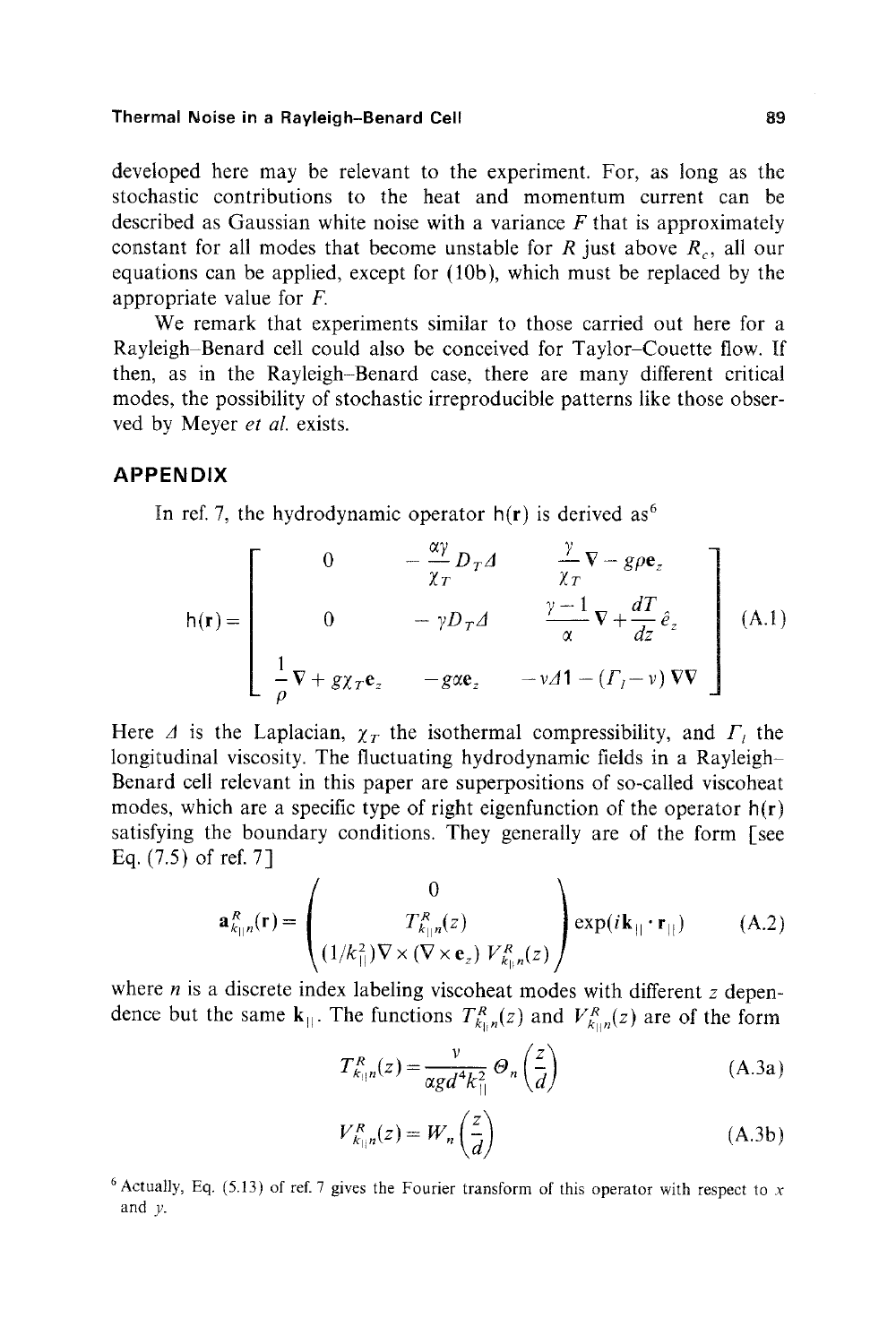#### **90 van Beijeren and Cohen**

respectively [see Eqs. (4.10) of ref. 5]. For  $n = 1$ , which describes the only modes of importance for R near  $R_c$ , the specific forms of these functions for stick and slip boundary conditions, respectively, are given in Eqs.  $(6.21)$ – $(6.22)$  of ref. 5. The corresponding left eigenvectors of  $h(r)$  are given in Eq. (7.5) of ref. 7 as

$$
\mathbf{a}_{\mathbf{k}_{\parallel}n}^{L}(\mathbf{r}) = \begin{pmatrix} -(\alpha T/\rho c_{p}) T_{k_{\parallel}n}^{L}(z) \\ T_{k_{\parallel}n}^{L}(z) \\ (1/k_{\parallel}^{2}) \nabla \times (\nabla \times e_{z}) V_{k_{\parallel}n}^{L}(z) \end{pmatrix} \exp(i\mathbf{k}_{\parallel} \cdot \mathbf{r}_{\parallel})
$$
(A.4)

with  $T_{k_{\parallel}n}^L$  and  $V_{k_{\parallel}n}^L$  specified in (4.10) of ref. 5 as<sup>7</sup>

$$
T_{k_{||}n}^L(z) = -\frac{1}{V} \frac{v}{(dT/dz) d^4k^2} \Theta_n^* \left(\frac{z}{d}\right)
$$
  

$$
V_{k_{||}n}^L(z) = \frac{1}{V} W_n^* \left(\frac{z}{d}\right)
$$
 (A.5)

where the star denotes complex conjugation. The eigenvalue of the critical viscoheat mode at  $R = R_c$  equals zero. In first-order perturbation theory the deviation of  $h(r)$  from its form at  $R = R_c$  is given by

$$
\delta h(\mathbf{r}) = \begin{pmatrix} 0 & 0 & 0 \\ 0 & 0 & [(R - R_c)/R_c](dT/dz)_c \mathbf{e}_z \\ 0 & 0 & 0 \end{pmatrix}
$$
 (A.6)

Hence the perturbation of the eigenvalue of the critical viscoheat mode is

$$
-\lambda_{k_{||}}(R) = (\mathbf{a}_{\mathbf{k}_{||}c}^L \delta \mathbf{h}, \mathbf{a}_{\mathbf{k}_{||}c}^R)
$$
  
= 
$$
\frac{v(R - R_c)}{d^2 a_c^2 R_c} \int_{-1/2}^{1/2} \Theta(x) W(x) dx
$$
 (A.7)

where we used  $(A.2)$ – $(A.5)$  and the property

$$
\mathbf{e}_{z} \cdot (\nabla \times (\nabla \times \mathbf{e}_{z}))[\exp(i\mathbf{k}_{||} \cdot \mathbf{r}_{||})] f(z) = -k_{||}^{2} f(z)
$$

Comparison to (9) yields

$$
\frac{1}{\tau_0} = \frac{P}{a_c^2} \int_{-1/2}^{1/2} \Theta(x) W(x) dx
$$
 (A.8)

<sup>7</sup> The factor  $(2\pi)^2d$  for the infinite system treated in ref. 5 has been replaced here by V.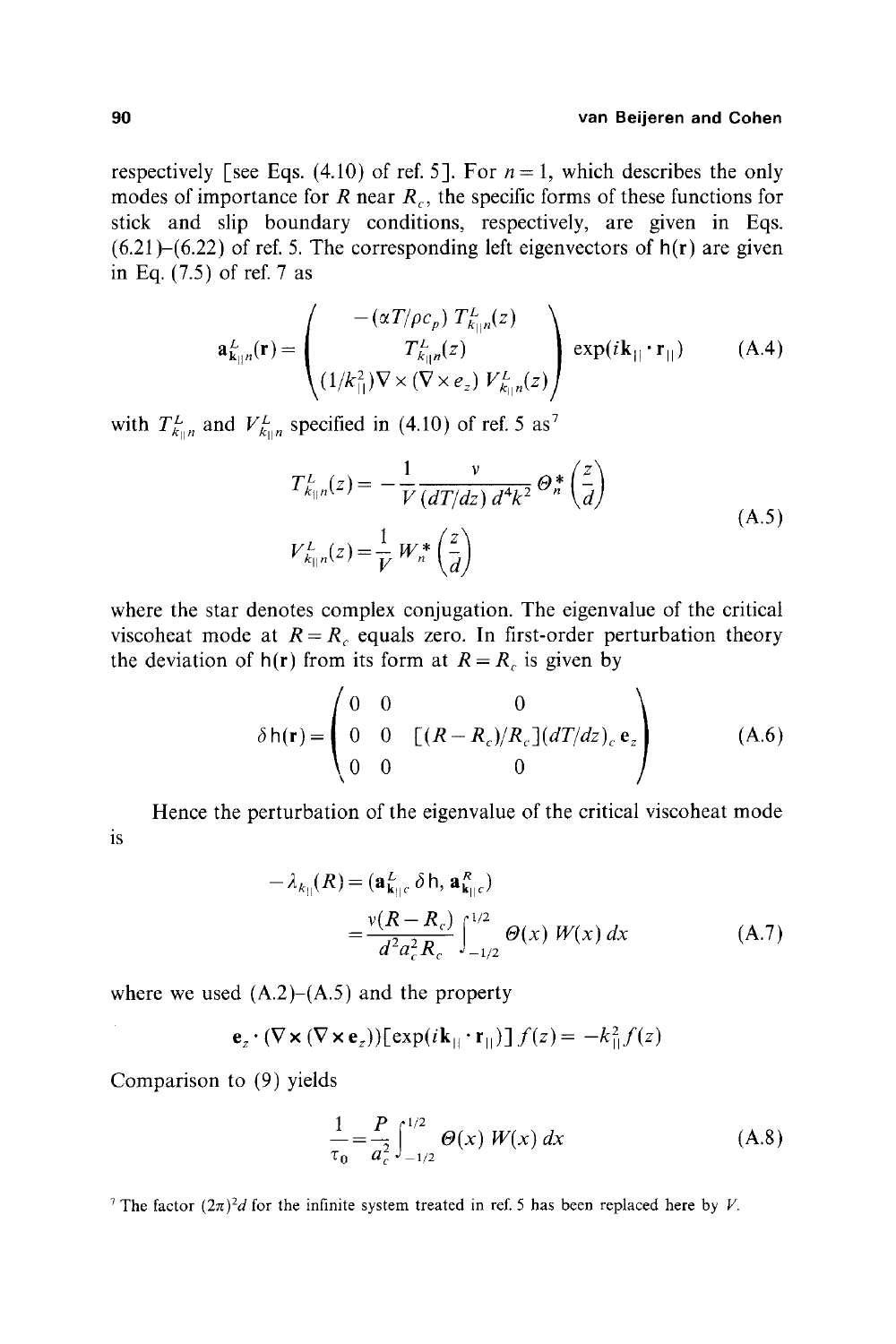The stochastic force  $f_{\mathbf{k}n}(t)$  introduced in (8) follows from (2) by taking the inner product with  $\mathbf{a}_{\mathbf{k}\parallel 1}^L$  as

$$
f_{\mathbf{k}_{||}}(t) = (\mathbf{a}_{\mathbf{k}_{||}1}^{L}, \delta \mathbf{F}(\mathbf{r}, t))
$$
 (A.9)

Inserting (3) for  $\delta$ **F** and (A.4), (A.5) for  $a_{k+1}^L$ , one obtains an expression for the variance  $\langle f_{k}^*(t) f_{k}^*(t') \rangle$  that can be evaluated through somewhat lengthy but straightforward calculations. The result is given in Eq. (10).

Finally, we want to derive Eq. (13) for the convective heat current. Our starting point is the following expression for the local convective current density (ref. 2, Chapter V):

with

$$
\mathbf{J}_{\text{conv}} = \rho c_p \mathbf{u} \, \delta T
$$

$$
\mathbf{J}_{\text{cond}} = -\rho c_n D_T \nabla \delta T
$$

 $\mathbf{J}_q = \mathbf{J}_{\text{conv}} + \mathbf{J}_{\text{cond}} + \mathbf{J}_{\text{vh}}$  (A.10)

$$
\mathbf{J}_{\mathrm{vh}} = \eta (\nabla \frac{1}{2} u^2 + \mathbf{u} \cdot \nabla \mathbf{u})
$$

where we used that  $\nabla \cdot \mathbf{u} = 0$  for viscoheat modes. Inserting (A.10) into the equation  $\rho c_p \frac{\partial \delta T}{\partial t} = -\text{div } \mathbf{J}_q$  and assuming  $\rho$ ,  $c_p$ ,  $D_T$ , and  $\eta$  to be constant, one obtains the following result for the time evolution of  $\delta T$ :

$$
\frac{\partial \delta T}{\partial t} = D_T \Delta \delta T - \nabla \cdot \left[ \mathbf{u} (T_0 + \delta T) + \frac{\eta}{\rho c_p} (\nabla_{\frac{1}{2}}^2 u^2 + \mathbf{u} \cdot \nabla \mathbf{u}) \right] \tag{A.11}
$$

where  $T_0$  is the conductive temperature field that results from a uniform gradient in the z direction. The boundary conditions are  $\mathbf{u} = 0$  and  $\delta T = 0$ at the boundaries. Averaging Eq.  $(A.11)$  over x and y, since we are only interested in the average of  $J_q$  over x and y, denoting such averages by a bar, and introducing the scaled variable  $\zeta = z/d$ , we can make a Fourier representation of  $\overline{\delta T}$  as

$$
\overline{\delta T(\zeta, t)} = \sum_{n=1}^{\infty} \left[ \gamma_n(t) \sin 2\pi n \zeta + \delta_n(t) \cos(2n-1) \pi \zeta \right]
$$
 (A.12)

where we took account of the boundary condition  $\overline{\delta T}= 0$  for  $\zeta = \pm 1/2$ . Applying a similar Fourier transform to the right-hand side of (A.11), one obtains the set of equations

$$
\left[\frac{\partial}{\partial t} + \frac{(2n\pi)^2}{t_D}\right] \gamma_n(t) = C_n(t)
$$
\n(A.13)

$$
\left\{\frac{\partial}{\partial t} + \frac{\left[(2n-1)\pi\right]^2}{t_D}\right\}\delta_n(t) = D_n(t) \tag{A.14}
$$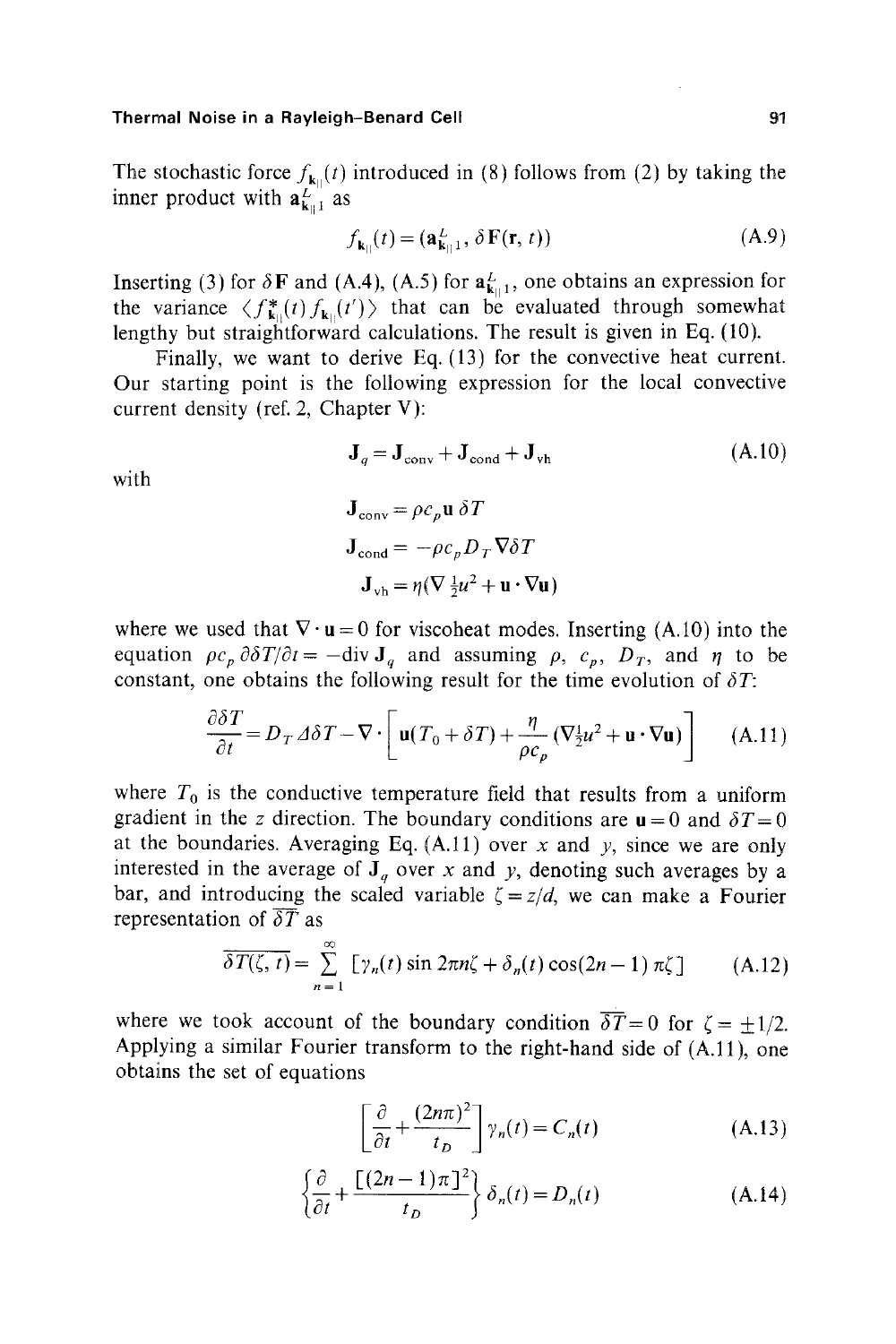#### **92 van Beijeren and Cohen**

with

$$
C_n(t) = -2 \int_{-1/2}^{1/2} d\zeta \sin 2\pi n \zeta \frac{\partial}{\partial z} \overline{u_z \delta T(z, t)}
$$
 (A.15a)

$$
=\frac{4\pi n}{d}\int_{-1/2}^{1/2} d\zeta \cos 2\pi n\zeta \overline{u_z \delta T(z, t)}
$$
 (A.15b)

$$
D_n(t) = -\frac{2\eta}{\rho c_p} \int_{-1/2}^{1/2} d\zeta \cos(2n-1) \pi \zeta \overline{\nabla} \cdot \left\{ \nabla \frac{1}{2} u^2 + \mathbf{u} \cdot \nabla \mathbf{u} \right\} (A.16a)
$$
  

$$
= \frac{-2(2n-1) \pi \eta}{\rho c_p d} \int_{-1/2}^{1/2} d\zeta \sin(2n-1) \pi \zeta
$$
  

$$
\times \left\{ \frac{\partial (\frac{1}{2} u^2(z, t))}{\partial \zeta} + u_z \frac{\partial u_z(z, t)}{\partial \zeta} \right\}
$$
(A.16b)

The solutions of (A.13) and (A.14) read

$$
\gamma_n(t) = \left\{ \exp\left[\frac{-(2n\pi)^2}{t_D}(t - t_0)\right] \right\} \gamma_n(t_0)
$$
  
+ 
$$
\int_{t_0}^t d\tau \left\{ \exp\left[\frac{-(2n\pi)^2}{t_D}(t - \tau)\right] \right\} C_n(\tau)
$$
  

$$
\delta_n(t) = \left\{ \exp\left[\frac{-(2n-1)\pi^2}{t_D}(t - t_0)\right] \right\} \delta_n(t_0)
$$
  
+ 
$$
\int_{t_0}^t d\tau \left\{ \exp\left[\frac{-(2n-1)\pi^2}{t_D}(t - \tau)\right] \right\} D_n(\tau) \qquad (A.17)
$$

where  $\gamma_n(t_0)$  and  $\delta_n(t_0)$  are the initial values of  $\gamma_n(t)$  and  $\delta_n(t)$ , respectively.

For a stationary system,  $C_n(\tau)$  and  $D_n(\tau)$  are constant, so that then  $t_0$ may be replaced by  $-\infty$  and the integrals over  $\tau$  can be performed immediately.

For a *quasistationary* system, i.e., a system in which the typical time scale for variations in the hydrodynamic fields is  $\gg t_D/\pi^2$ , we may replace  $C_n(\tau)$  and  $D_n(\tau)$  in (A.17) by  $C_n(t)$  and  $D_n(t)$ , respectively, obtaining the approximate results

$$
\gamma_n(t) \approx \frac{t_D}{(2n\pi)^2} C_n(t)
$$
  
\n
$$
\delta_n(t) \approx \frac{t_D}{[(2n-1)\pi]^2} D_n(t)
$$
\n(A.18)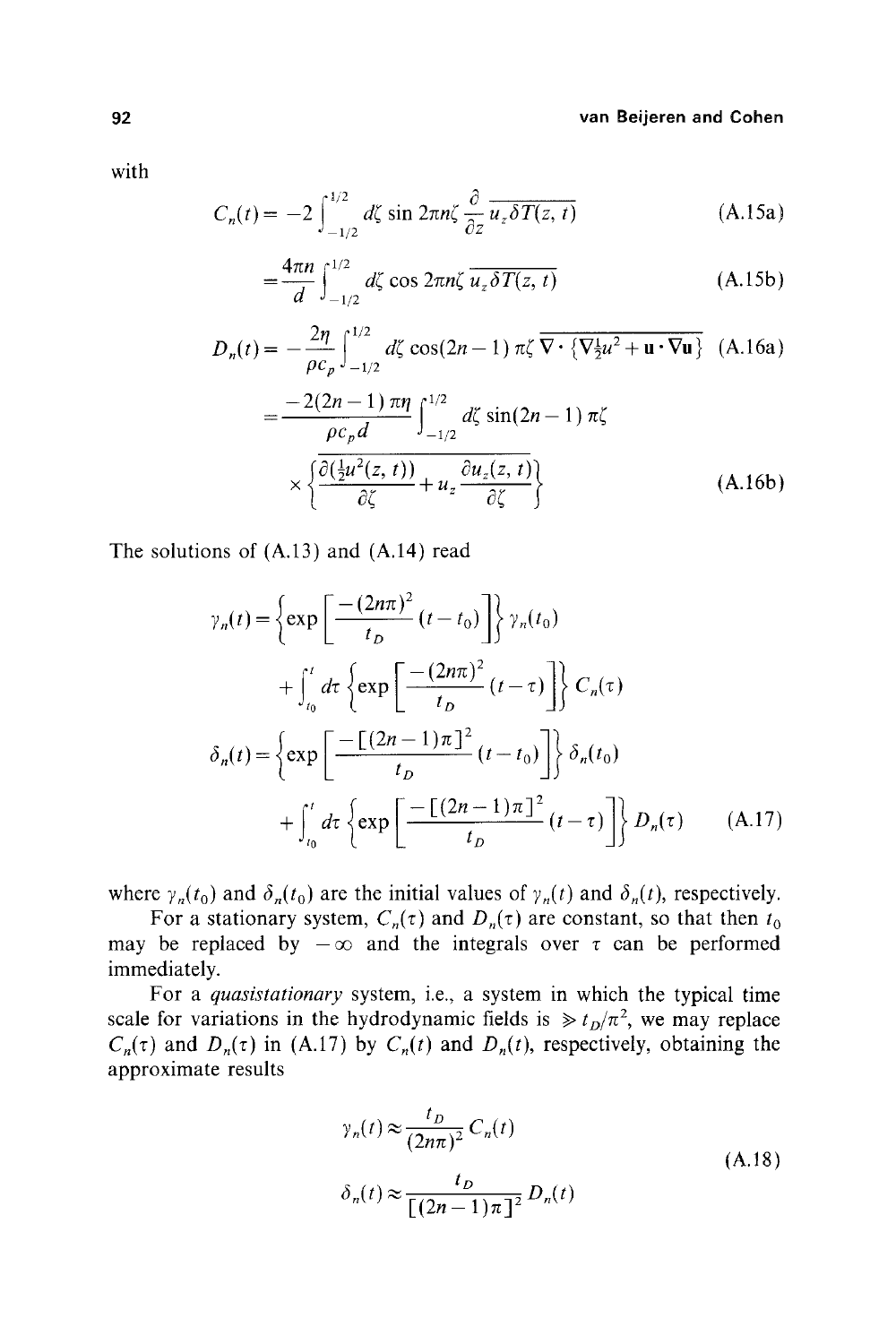Inserting  $(A.18)$  into  $(A.12)$  and that equation in turn into  $(A.10)$  leads to the following expression for  $J_{cond}$ :

$$
\overline{\mathbf{J}_{\text{cond}}(z,t)} = -\mathbf{e}_z \rho c_p d^2 \sum_{n=1}^{\infty} \left[ \frac{1}{2n\pi d} \cos 2\pi n \zeta C_n(t) -\frac{1}{(2n-1)\pi d} \sin(2n-1) \pi \zeta D_n(t) \right]
$$
(A.19)

where we used the definition  $t_D = d^2/D_T$ .

Furthermore, it follows from  $(A.10)$  and  $(A.15b)$  and that  $\mathbf{u} \, \delta T$  is an even function of z, that the average of the purely convective current is given by

$$
\overline{\mathbf{J}_{\text{conv}}(z,t)} = \rho c_p \mathbf{e}_z \sum_{n=0}^{\infty} \frac{d}{2\pi n} C_n(t)
$$
 (A.20)

while (A.10) and (A.16b) give that the viscous heating contribution is

$$
\overline{\mathbf{J}_{\text{vh}}(z,\,t)} = \rho c_p \mathbf{e}_z \sum_{n=0}^{\infty} \frac{d}{(2n-1)\pi} D_n(t) \tag{A.21}
$$

Adding up the contributions  $(A.19)$ – $(A.21)$ , one arrives at the result of Eq. (13). For simplicity, the bars on  $J_{\text{conv}}$  have been omitted in the text.

# **ACKNOWLEDGMENTS**

The authors are most indebted to G. Ahlers, D. S. Cannell, and C. W. Meyer for drawing their attention to this problem and for many stimulating discussions. They also gratefully acknowledge helpful discussions with Dr. R. Schmitz and Prof. Th. W. Ruygrok and they thank J. A. Leegwater for his help in preparing the figures and Diane M. Lott for typing the manuscript. This research was supported in part by the National Science Foundation under grant PHY82-17853, supplemented by funds from the National Aeronautics and Space Administration at the University of California at Santa Barbara. One of the authors (E.G.D.C.) acknowledges also support under Department of Energy contract DE-AC02-81ER10807.